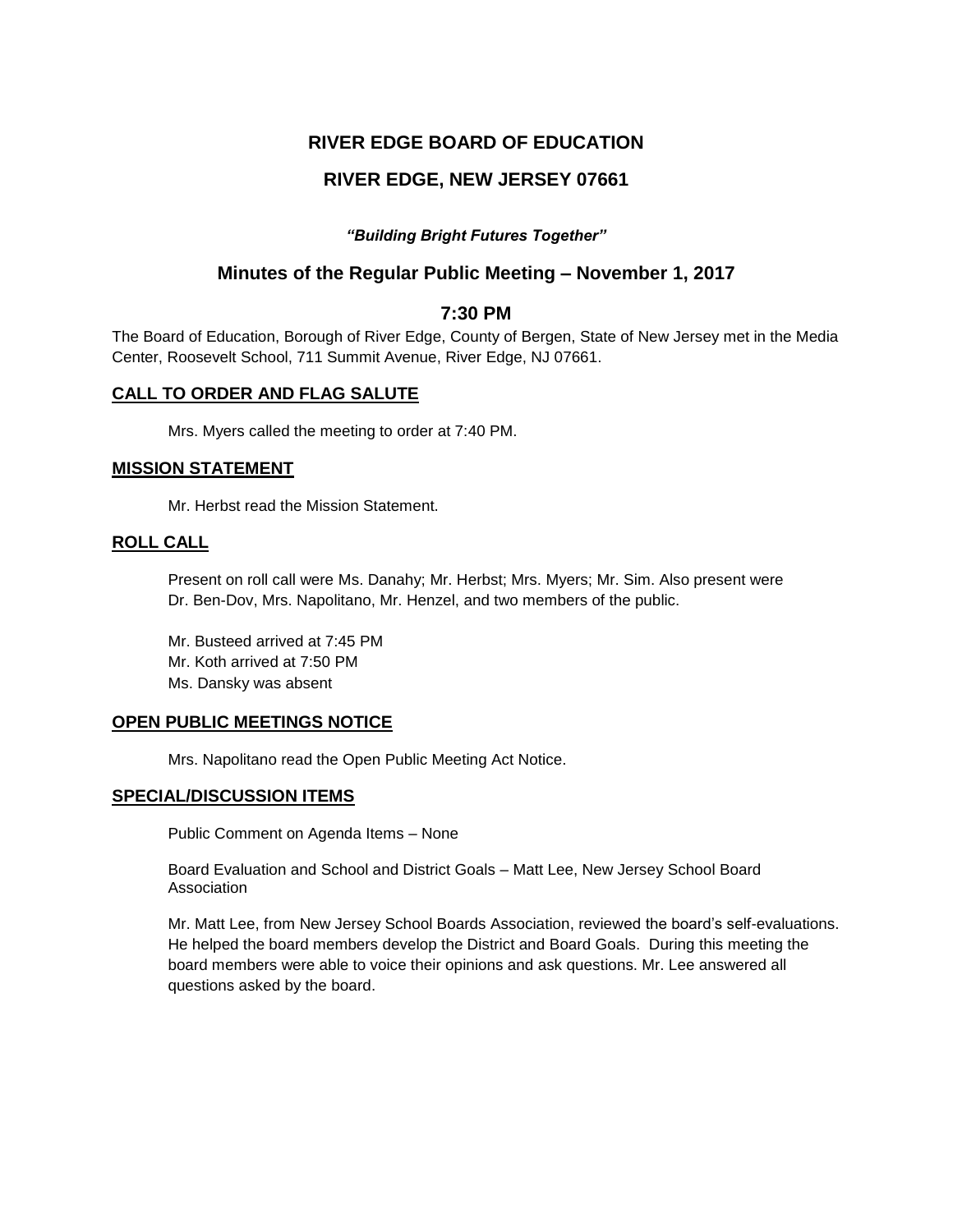# **REPORTS**

# **SUPERINTENDENT**

Dr. Ben-Dov reported on the following:

- Halloween was on Tuesday and both schools had successful parades
- We have received the ESL waiver we applied for over the summer. Dr. Ben-Dov thanked Ms. Monica Schnee for her hard work on this.
- SGO's have been submitted, reviewed, and modified for all teachers
- A SNAP conference was held on October 19<sup>th</sup>. It is a "Statewide Narcotics Action Plan" conference for law enforcement and school district representation. Dr. Ben-Dov attended with Mrs. Rosen, Ms. Blake, and Ms. Benevento and they found it very informative.
- Dr. Ben-Dov spoke about the NJSBA Fall Convention she attended last week. She attended many workshops and found the convention informative and conducive to networking.
- Dr. Ben-Dov spoke about the sustainability of our technological resources. A meeting has been set in November to meet with the Chief Innovation Officer of the New Jersey Department of Education, Mr. Joshua Koen.
- There will be a Technology Committee Meeting on November  $28<sup>th</sup>$  after school. Dr. Ben-Dov asked for a representative from the board to attend. Mr. Sim volunteered.
- There will be a community meeting for Puerto Rico on November  $8<sup>th</sup>$ . People have already reached out to Dr. Ben-Dov regarding this meeting. She stated we have great ideas to start with.
- Dr. Ben-Dov spoke about vertical and horizontal articulation. Our Supervisors have met with the River Dell Math Supervisor to discuss the math curriculum. The River Dell Middle School teachers are coming to our schools to talk to the sixth grade students in the near future. Our ELA Coach and Supervisor also met with her Oradell counterpart.
- $\bullet$  Dr. Ben-Dov asked the board members their thoughts on the December 20<sup>th</sup> board meeting. She asked if they want to change the date, keep the date, or cancel the meeting. They will make their decision for the next board meeting.

# **PRINCIPAL**

Mr. Henzel reported on the following:

- We had our Halloween parade yesterday. Due to the recent storm we were confined to the blacktop for our parade. It all went well.
- A special thanks to the River Edge Fire Department, who came in to speak to the students about fire safety.
- Last Friday night was the Monster Mash. It was very well attended. A big thank you to the parent volunteers who made the night such a success.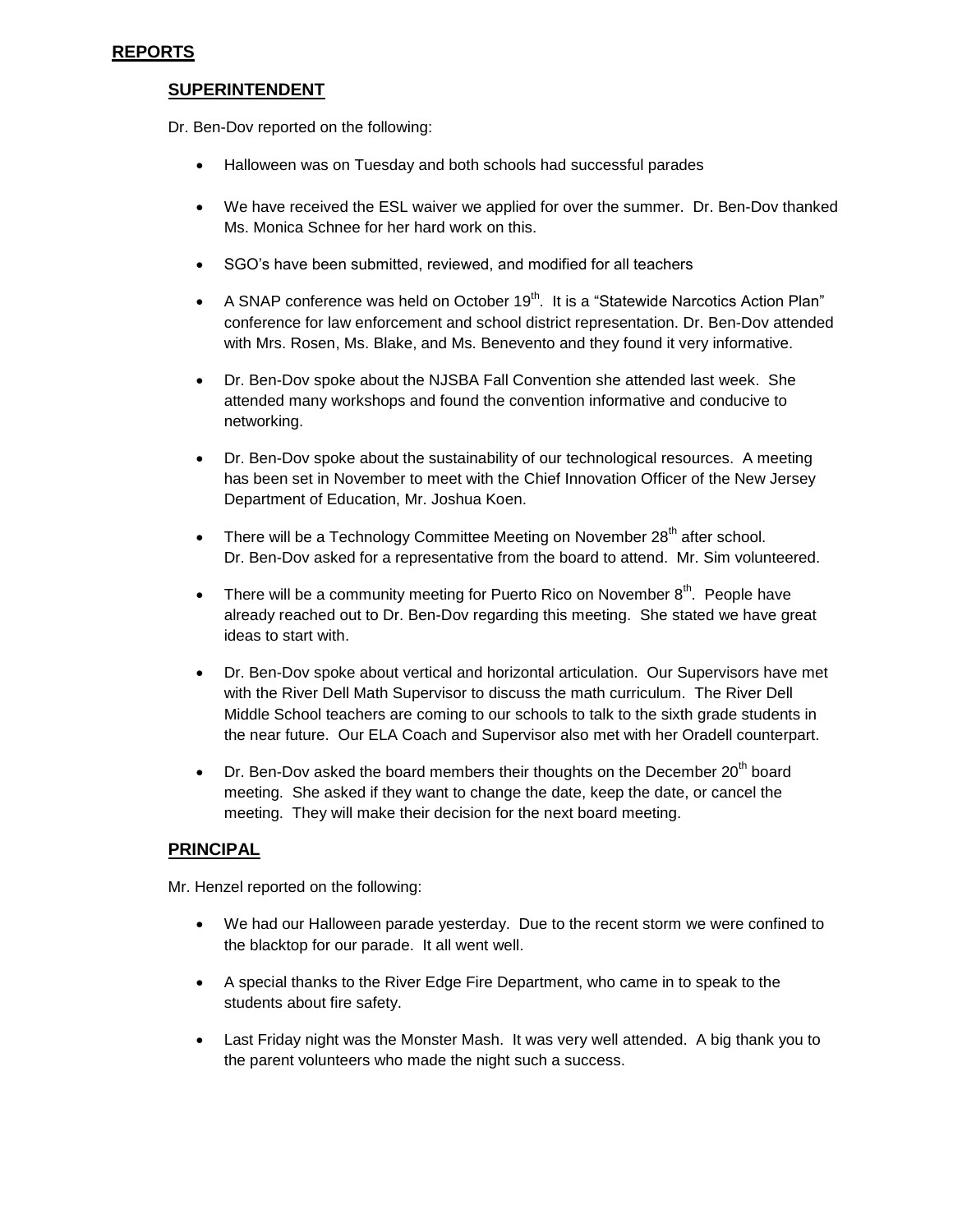Mr. Henzel stated Ms. Benevento, Mr. Moody, and Mrs. Cardia did a Google Hangout with a third grade class in Fox Point, Wisconsin. They shared the Buddy Bench video with the class that featured the Roosevelt students as actors. After watching it, the school decided to create their own student council to help with being positive role models in their school.

## **BOARD SECRETARY**

Mrs. Napolitano reported on the following:

- Mrs. Napolitano thanked the board members for allowing her the opportunity to attend the NJSBA Convention this year. She had a great experience there and met with many vendors. She went over the highlights of the convention.
- The camera installation is moving forward. It will take place this week and continue through next week.
- The roof repairs at Roosevelt School held up with all the rain we had last weekend
- There will be a committee meeting on Monday, November  $6<sup>th</sup>$

## **PRESIDENT**

Mrs. Myers reported on the following:

- Mrs. Myers spoke about the NJSBA Fall Convention she attended last week
- There will be a committee meeting on November 6th

## **COMMITTEES**

Mr. Sim and Mr. Herbst spoke about the NJSBA Fall Convention they attended last week

## **MOTIONS TO BE ACTED UPON**

## **A**. **ADMINISTRATION/POLICY**

**1**. That the Board of Education approve the Minutes and Confidential Minutes of October 11, 2017.

#### **Motion by: Mr. Busteed Seconded by: Mr. Herbst**

Ayes: Mr. Busteed, Ms. Danahy, Mr. Herbst, Mr. Koth, Mrs. Myers Nays: None, Abstained: Mr. Sim

**2**. That the Board of Education approve the staff development and travel as per the schedules for November 2017 including relevant mileage reimbursement. (Addendum)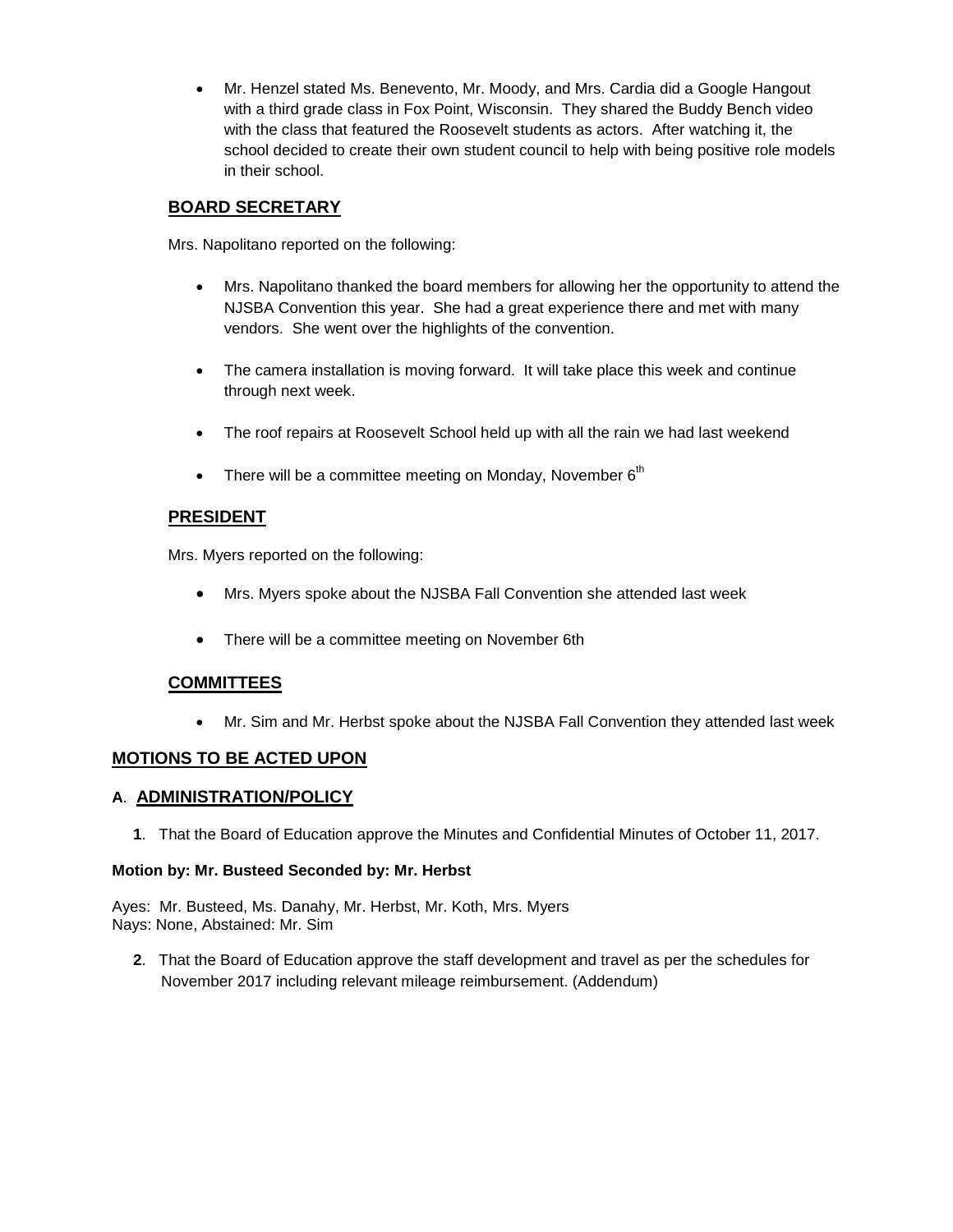- **3**. That the Board of Education approve the NJ Quality Single Accountability Continuum (NJQSAC) Statement of Assurance for the 2017-2018 school year.
- **4**. That the Board of Education approve the Second Reading of the following policies:

| Policy #  | Title                                                                                            |
|-----------|--------------------------------------------------------------------------------------------------|
| 3000      | Concepts and Roles in Business and Non-<br><b>Instructional Operations</b>                       |
| 3100      | Budget Planning, Preparation, and Adoption                                                       |
| 3160      | <b>Transfer of Funds</b>                                                                         |
| 3220/3230 | State Funds; Federal Funds                                                                       |
| 3240      | Tuition                                                                                          |
| 3250      | Income from Fees, Fines, Charges                                                                 |
| 3260/3270 | Sale and Disposal of Books, Equipment and<br>Supplies; Sale, Licensing and Rental of<br>Property |
| 3280      | Gifts, Grants and Bequests                                                                       |
| 3290      | <b>Funds Management/Investments</b>                                                              |

**5**. That the Board of Education approve the completion of the following emergency drills:

| School                    | <b>Dates</b>                                                |
|---------------------------|-------------------------------------------------------------|
| <b>Cherry Hill School</b> | Fire Drill September 8, 2017<br>Lockdown September 27, 2017 |
| Roosevelt School          | Fire Drill September 8, 2017<br>Lockdown September 26, 2017 |

**6**. That the Board of Education approve the following class trip:

| <b>School</b>      | Grade | <b>Destination</b>                 | Cost to<br><b>District</b> |
|--------------------|-------|------------------------------------|----------------------------|
| <b>Cherry Hill</b> |       | Turtle Back Zoo<br>West Orange, NJ | \$984.00                   |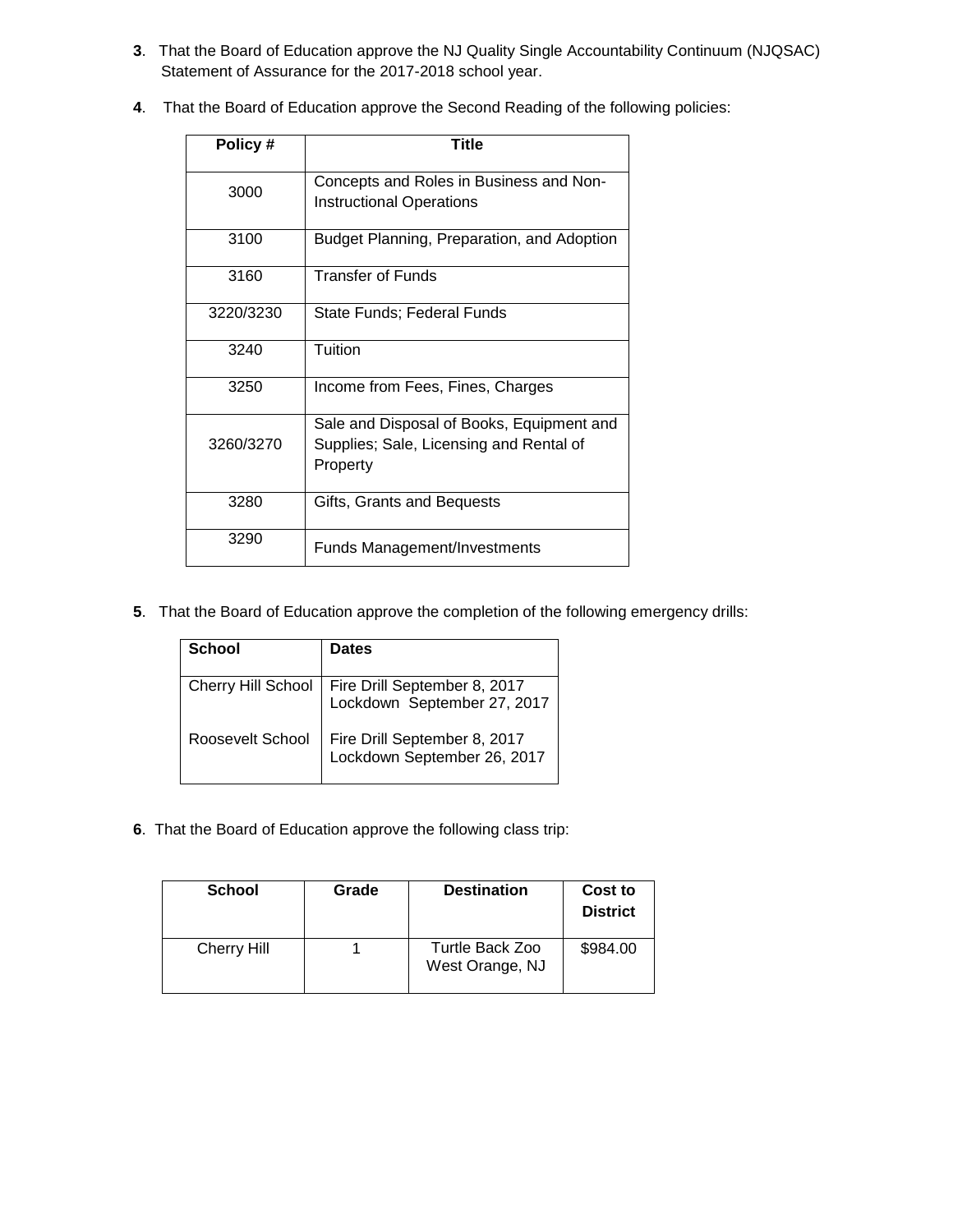### **Motion by: Mr. Herbst Seconded by: Mr. Koth**

Ayes: Mr. Busteed, Ms. Danahy, Mr. Herbst, Mr. Koth, Mrs. Myers, Mr. Sim Nays: None

## **B. CURRICULUM/EDUCATION** - None

### **C. BUILDING & GROUNDS** - None

## **D. FINANCE/GRANTS/GIFTS**

- **1**. That the Board of Education accept the \$140.00 donation from Jennifer Wong-Hernandez for general use at Roosevelt School (Addendum).
- **2**. That the Board of Education accept the \$889.20 Environmental Awareness Challenge Grant Check for the Roosevelt School.
- **3**. That the Board of Education accept the \$763.00 Environmental Awareness Challenge Grant Check for the Cherry Hill School.

## **Motion by: Mr. Koth Seconded by: Mr. Sim**

Ayes: Mr. Busteed, Ms. Danahy, Mr. Herbst, Mr. Koth, Mrs. Myers, Mr. Sim Nays: None

## **E. PERSONNEL**

- **1**. That the Board of Education, with the recommendation of the Superintendent approve a Maternity/Disability leave of absence for Kaitlyn DeVasto to commence on or about March 12, 2018 through April 13, 2018, to be followed by a Federal/State Family leave of absence to commence on or about April 16, 2018, through June 30, 2018.
- **2**. That the Board of Education, with the recommendation of the Superintendent, approve Zheni Orellana as a Lunch Aide for the 2017-2018 school year.
- **3**. That the Board of Education approve Nicole Capuano from the River Dell Future Teachers Club for Shadow Day.

## **Motion by: Mr. Sim Seconded by: Ms. Danahy**

Ayes: Mr. Busteed, Ms. Danahy, Mr. Herbst, Mr. Koth, Mrs. Myers, Mr. Sim Nays: None

## **F. RIVER EDGE SPECIAL EDUCATION** - None

## **G. REGION V ADMINISTRATION & TRANSPORTATION**

**1**. Be it resolved that the Region V Council for Special Education will provide shared services for its member districts and be it further resolved that the River Edge Board of Education**,** upon recommendation of the Superintendent, approve the following Region V Shared Services Consultants, Psychologists, Learning Disabilities Teacher Consultants, Social Workers, Speech Language Specialists, Occupational and Physical Therapists, Translators to provide evaluations, direct services and consultation, to non-public and public schools for member districts upon request for the 2017-2018 school year.